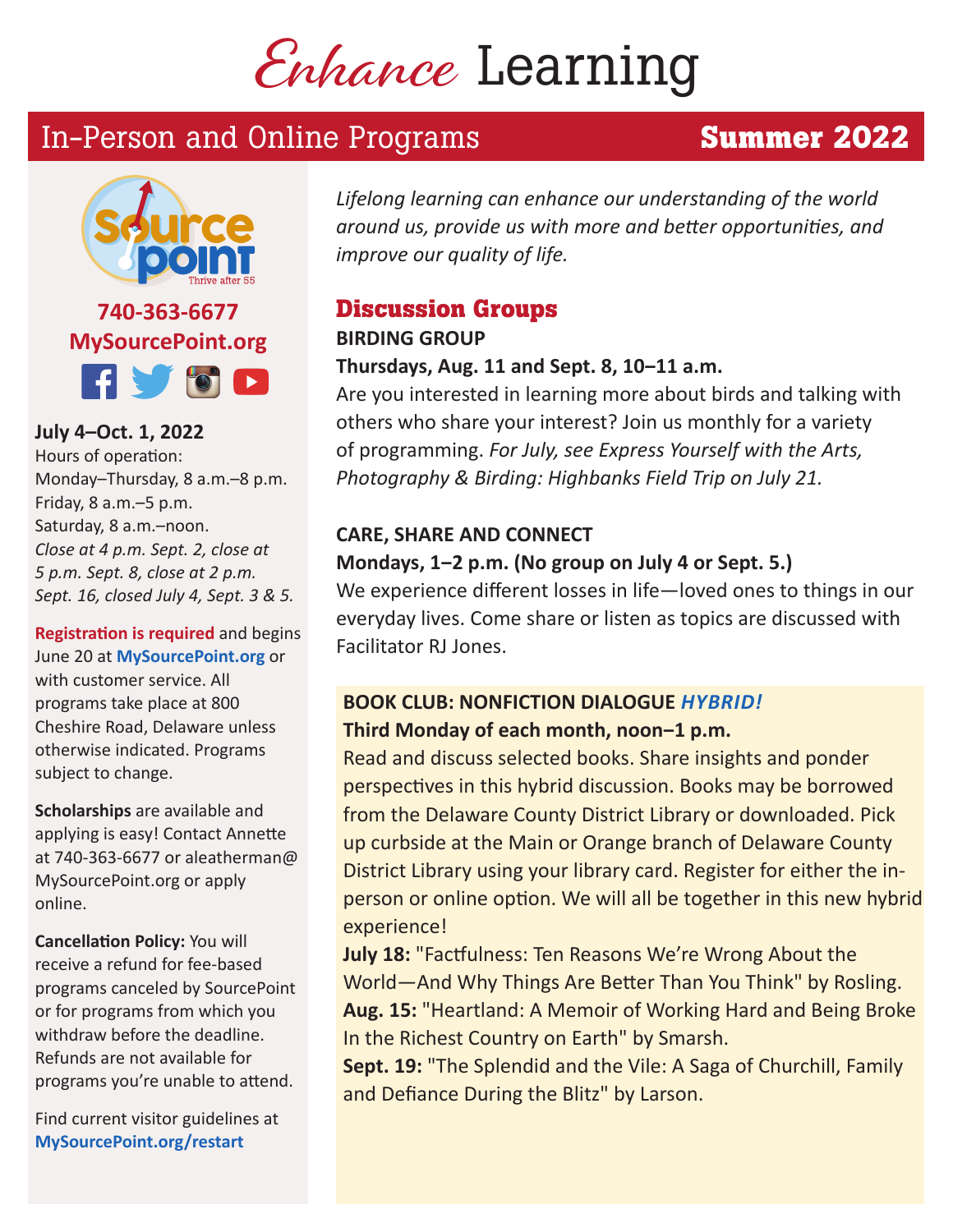# **Educational Classes & Presentations**

# **MIND AEROBICS** *HYBRID*

**Fridays, 11 a.m.‒noon.**  Challenge yourself each Friday morning with Joan Pearse as you listen, focus, laugh, and problem solve in a comfortable setting, inperson or online. Each week is different, with segments that encourage you to think. We will all be together in this new hybrid experience! *Fee: \$15 for the quarter.*

**TECHNOLOGY 1:1 ASSISTANCE Mondays, July 11, 25, Aug. 8, 29, Sept. 12, 26, 10 a.m.‒ 12:45 p.m., by appointment.** Jarren Ringle provides guidance on technology in a 45-minute time slot. Do you have questions regarding a cell phone, PC, laptop, or tablet? Share your device and your questions at registration.

# **PSYCHOLOGY: ADDICTIVE BEHAVIORS**

#### **Tuesday, July 12, 10‒11:30 a.m.**

One hundred years ago, addiction to alcohol and other drugs was viewed as a moral failing. No professional takes that stance today; instead, many say addiction is a form of disease. This presentation will look at addictive behaviors from a bio-psycho-social perspective while exploring the nature and scope of them.

As a major public health crisis today, it is important to get the facts concerning addictions with Professor Dick Leavy, a retired psychology professor from Ohio Wesleyan University who received his PhD in clinical psychology.

# **HISTORY: PUT-IN-BAY Wednesday, July 13, 2:30‒4 p.m.**

Van Young, local historian, will talk about this Ohio village on South Bass Island in Lake Erie. Often called the "Key West of the North," it features a lively entertainment scene, historic sites, and breathtaking water views. This presentation will tell about the historic event that took place off Put-in-Bay when Commodore Oliver Hazard Perry and his troops defended the area against the British in the Battle of Lake Erie, which allowed Americans to take control of Lake Erie. *Also see Explore Our World with Trips for our day trip, Putin-Bay, Tuesday, Sept. 13.*

# **VOICES FROM THE PAST: WOSU HOST TOM WIEBELL**

**Thursday, July 14, 1‒2:30 p.m.** Member Tom Wiebell, retired producer-host of Open Line on WOSU radio, shares "Voices from the Past" in a unique, historical presentation. Hear snippets of interviews from Mickey Rooney, Lauren Bacall, Neil Armstrong and his father,

the Enola Gay pilot, and more in a relaxed atmosphere.

# **TECHNOLOGY TALK: FRAUD Monday, July 18, 10‒11:30 a.m.**

Jarren Ringle provides information on fraud. Where do I find help or report a scam? How can I trust emails or text messages? Is this charity real? Is my new friend someone I can trust?

# **PRESERVATION PARKS: NATURE TABLE Thursday, July 28, 10:30 a.m. ‒12:30 p.m.**

Stop by the nature table in the Gathering Room as Preservation Parks presents nature items.

# **VOICES FROM THE PAST: WOSU HOST TOM WIEBELL**

**Thursday, Aug. 11, 1‒2:30 p.m.** Member Tom Wiebell, retired producer-host of Open Line on WOSU radio, shares "Voices from the Past" in a unique, historical presentation. Hear snippets of interviews from Art Linkletter, Lucy's Toy Shop, and a mystery singer…Tom is sure to please.

# **HISTORY: THE OHIO STATE UNIVERSITY**

**Wednesday, Aug. 17, 1‒2:30 p.m.** Van Young, local historian, will discuss The Ohio State University. Learn about the beginnings of this great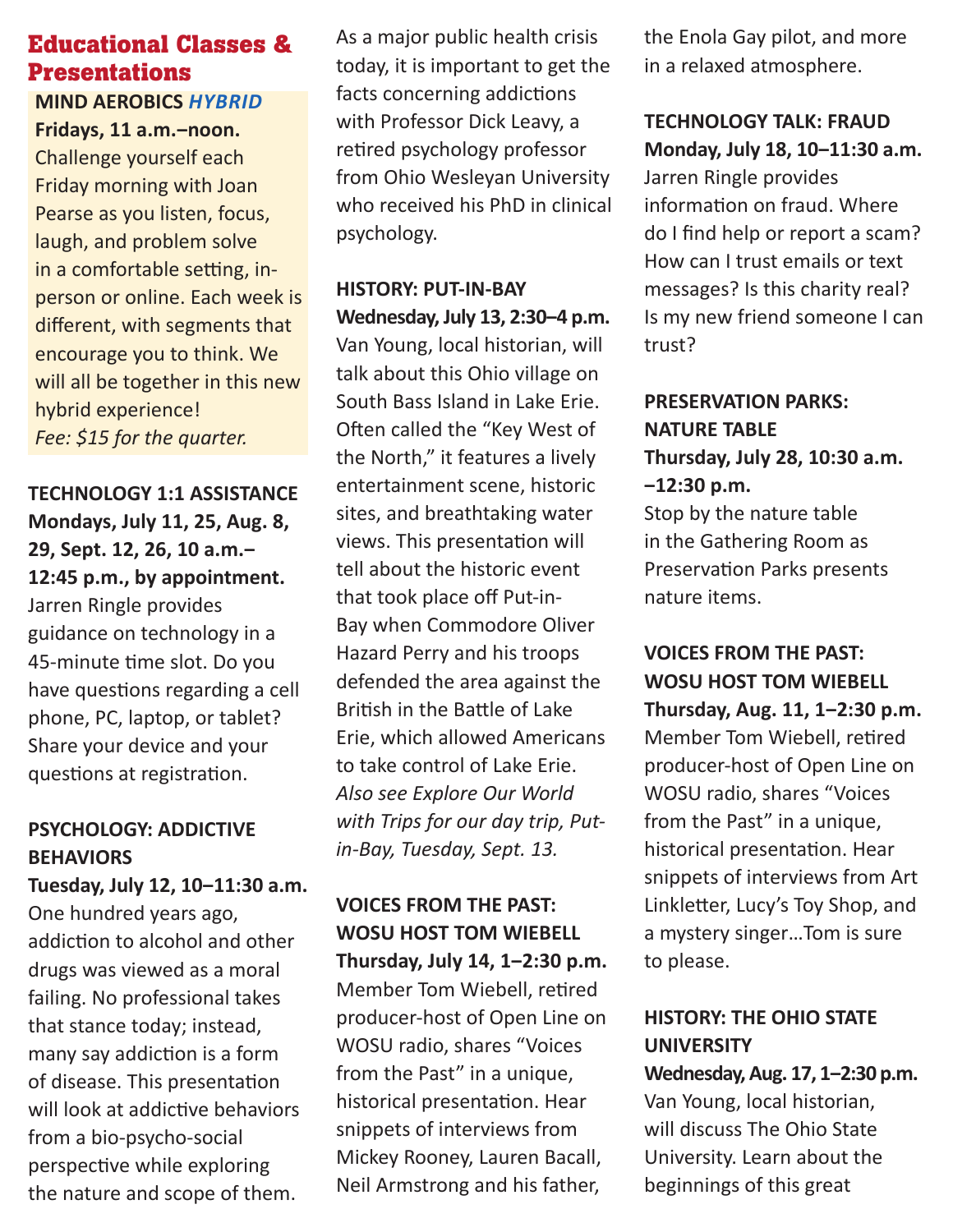university, its history, and some of the memories associated with it. Ohio State is indeed more than a "football factory," yet OSU football holds much significance.

#### **MEDICAL ID CARD**

**Monday, Aug. 22, 10 a.m.‒noon.**

Officer Robert Hatcher from the Delaware Police Department will be on hand making medical IDs. You will need to have info printed out prior to the appointment. This includes your name, emergency contacts, health conditions, and medication list. Your photo will be taken. The ID can help first responders in an emergency. Each ID takes several minutes.

# **MEDICAL DRUG DROP-OFF Monday, Aug. 22, 10 a.m.‒noon.**

Drop off prescription drugs you no longer need so they are safely disposed of. Representatives from the Delaware Police Department and Drug-Free Delaware will be on hand to collect unused medications. No inhalers, liquids, syringes, over-the-counter medications, supplements, or vitamins.

## **OHIOHEALTH: MEN'S HEALTH Wednesday, Aug. 24, 10‒11 a.m.** Dr. Greg Lowe, MD, urologist

with OhioHealth, will share an overview of men's health.

Don't miss this highly rated urologist's presentation.

# **SHELLEY GRAF: FIRST OSU FEMALE DRUM MAJOR Friday, Aug. 26, 2:15‒3:15 p.m.** Meet Shelley Graf, the first female drum major for The Ohio State University Marching Band, and the first female for the Big Ten. She will share some of her experiences and twirl for us.

# **PRESERVATION PARKS: BIRD HIKE** *FIELD TRIP!* **Wednesday, Aug. 31, 10‒ 11:30 a.m., at 2151 Buttermilk Hill Road, Delaware.**

Join Preservation Parks for a bird hike at Gallant Woods Park. We hope to spot and identify colorful feathered friends along the way. This is a Level 2 field trip with moderate walking/standing, up to half a mile, and may include stairs and/or uneven terrain, but it mostly flat.

# **THE POWER OF REGRET Thursday, Sept. 8, 1:30‒3 p.m.** Member Patricia Dove shares from the book, "The Power of Regret: How Looking Backward Moves Us Forward" by Daniel Pink. Regrets are a fundamental part of lives; however, if we reckon with them, see them as a positive impact, they can be a tremendous tool

for us in making decisions and deepening our sense of meaning and purpose. Explore the concept of self-awareness and sharing with others with Patricia as we explore what makes each of us 'tick' and why we value the things that we do. This is an interactive discussion and promises 'ah-ha' moments for all who attend. Patricia is a former corporate executive and provides executive coaching focused in multiple industries. She holds an undergraduate degree in Communications from Franklin University and a graduate degree in organizational development/ effectiveness from The Ohio State University. She has been a volunteer concierge at SourcePoint for four years.

**INFLATION, EMPLOYMENT & DEFICITS: WHAT'S GOING ON IN TODAY'S ECONOMY? Monday, Sept. 12, 1‒2:30 p.m.** Inflation is at a 40-year high, unemployment was at its highest level since World War II only two years ago, and the federal government is regularly running deficits over \$1 trillion. What is causing all of this, how are these problems related, and what is the outlook? Join retired Ohio Wesleyan Professor of Economics Bob Gitter for a presentation and discussion of these issues.